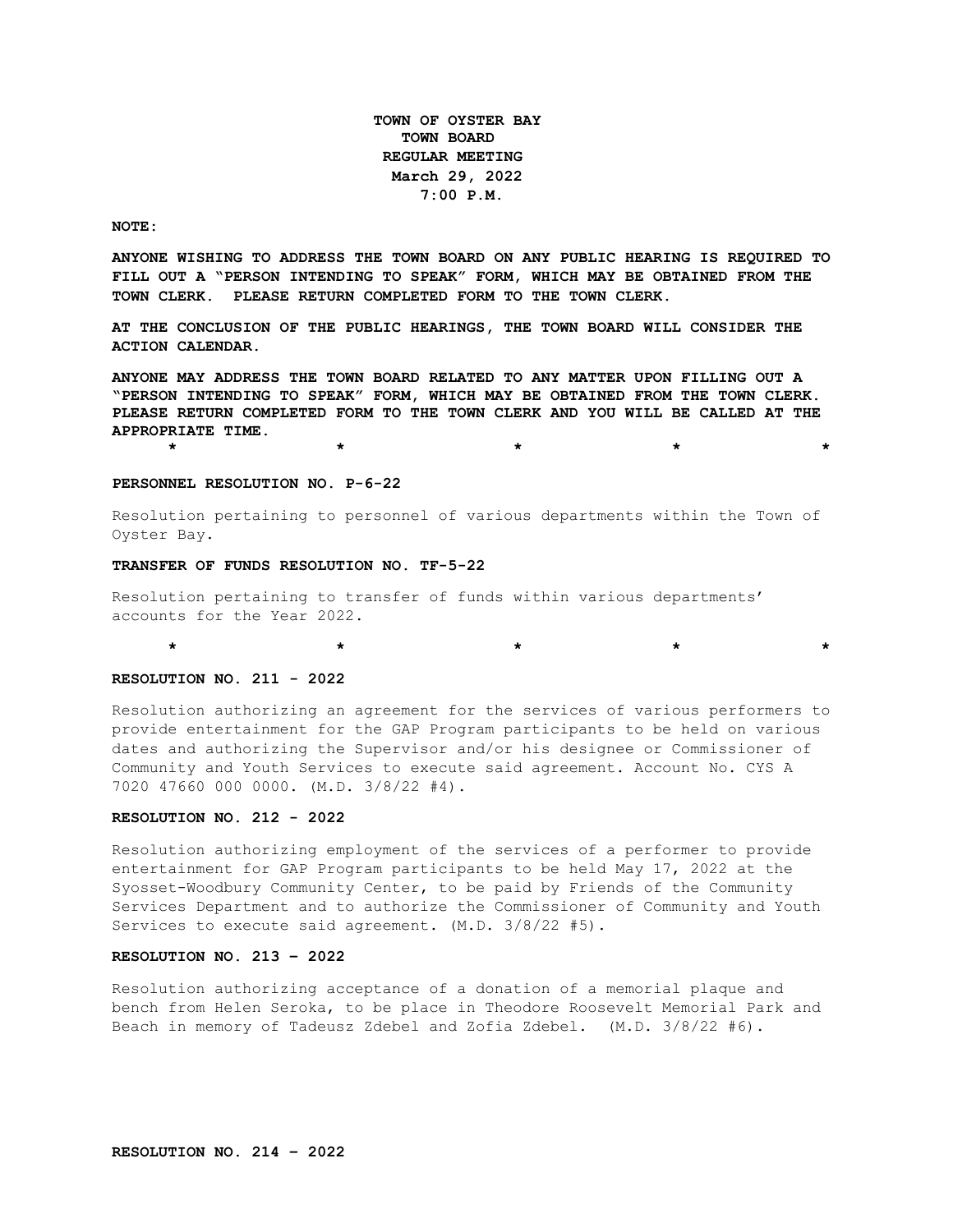Resolution granting request from the Nassau County Police Department Marine & Aviation Bureau to waive the 2022 spring and summer season berth fees for two marine enforcement vessels at Harry Tappen Marina and one at Theodore Roosevelt Memorial Marina. (M.D. 3/8/22 #7).

### **RESOLUTION NO. 215 - 2022**

Resolution authorizing the Supervisor, or his authorized designee, to execute a contract for services with Nassau County in connection with Nassau Community College under the Carl Perkins Act, for the period July 1, 2021 through June 30, 2022. (M.D. 3/8/22 #9).

#### **RESOLUTION NO. 216 - 2022**

Resolution pertaining to the Dock Application of Cathy Ansanelli, 130 East Shore Drive, Massapequa, New York. (M.D. 3/8/22 #10).

### **RESOLUTION NO. 217 - 2022**

Resolution pertaining to General Planning Services in connection to review of the Town's existing zoning regulations pertaining to private Golf Courses and Country Clubs. Account No. PAD B 8020 44800 000 0000. (M.D. 3/8/22 #11).

# **RESOLUTION NO. 218 - 2022**

Resolution authorizing the property cleanup assessment of 24 Bernard Street, Farmingdale, performed on November 3, 2021, be referred to the County of Nassau for placement on the Nassau County Tax Assessment Rolls. (M.D. 3/8/22 #19).

# **RESOLUTION NO. 219 - 2022**

Resolution authorizing quantity increase & decrease No. 2, acceptance & final payment for Contract No. H19-197-PH1, Construction of Highway & Drainage Improvements to the Intervale Avenue area, Farmingdale. (M.D. 3/8/22 #28).

### **RESOLUTION NO. 220 – 2022**

Resolution authorizing acceptance of a donation of a memorial plaque and bench from the Oyster Bay Sail and Power Squadron, to be placed in Theodore Roosevelt Memorial Park to honor the Oyster Bay Sail and Power Squadron. (M.D. 3/15/22 #6).

### **RESOLUTION NO. 221 – 2022**

Resolution authorizing award of contract for Health and Safety Programs for OSHA/PESH compliance for a three year period with two extension options. (M.D. 3/15/22 #7).

#### **RESOLUTION NO. 222 - 2022**

Resolution authorizing a six-month extension in connection with Resolution No. 264-2021, petition of Varun Realty, LLC, 430 Jericho Turnpike, Jericho for a Special Use Permit and Approved Site Plan, from the current expiration date of May 4, 2022 to November 4, 2022. (M.D. 3/15/22 #18).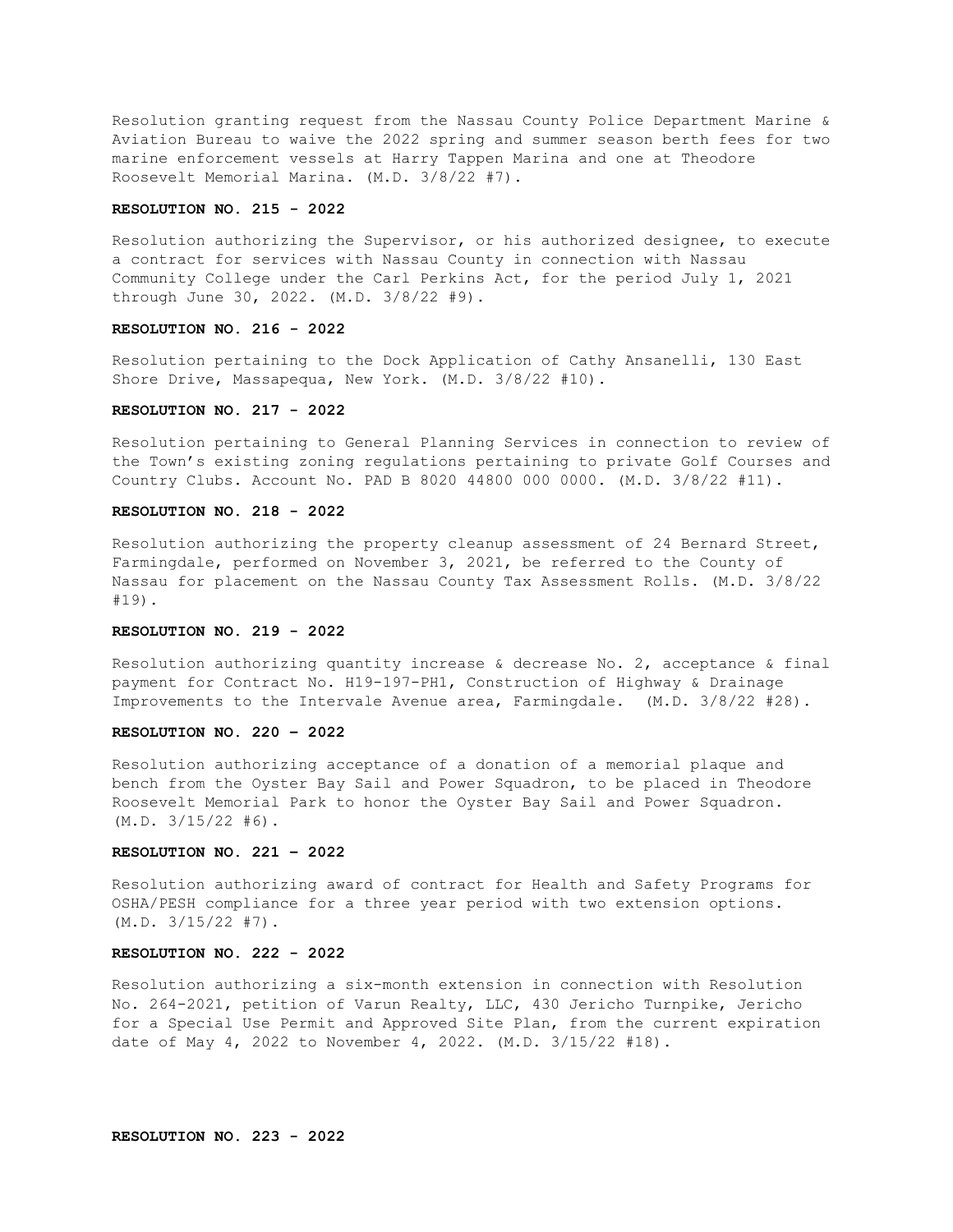Resolution authorizing issuance of a refund for a building permit to Virender Sharma. Account No. PAD B 0001 02555 000 0000. (M.D. 3/15/22 #19).

# **RESOLUTION NO. 224 - 2022**

Resolution authorizing memberships in the National Government Finance Officers Association for the year 2022 and to apply for the National COA Awards Program. Account No. CMP A1315.47900 000 0000. (M.D. 3/15/22 #20).

### **RESOLUTION NO. 225 - 2022**

Resolution authorizing the Supervisor to refinance the outstanding 2014 Town of Oyster Bay serial bonds. (M.D. 3/15/22 #21).

### **RESOLUTION NO. 226 - 2022**

Resolution authorizing a final three-year extension in connection with Resolution No. 326-2019, agreement for Bond and Disclosure Counsel Services, from May 23, 2022 through May 22, 2025. Account No. 29999. (M.D. 3/15/22 #22).

# **RESOLUTION NO. 227 - 2022**

Resolution authorizing the property cleanup assessment of 18 Cheryl Road, Massapequa, performed on June 15, 2021, be referred to the County of Nassau for placement on the Nassau County Tax Assessment Rolls. (M.D. 3/15/22 #23).

### **RESOLUTION NO. 228 - 2022**

Resolution authorizing the property cleanup assessment of 101 Clocks Boulevard, Massapequa, performed on October 14, 2021, be referred to the County of Nassau for placement on the Nassau County Tax Assessment Rolls. (M.D. 3/15/22 #24).

### **RESOLUTION NO. 229 - 2022**

Resolution authorizing the property cleanup assessment of 181 High Farms Road, Glen Head, performed on June 15, 2021, be referred to the County of Nassau for placement on the Nassau County Tax Assessment Rolls. (M.D. 3/15/22 #25).

# **RESOLUTION NO. 230 - 2022**

Resolution authorizing the property cleanup assessment of 207 Birch Avenue, Farmingdale, performed on November 29, 2021, be referred to the County of Nassau for placement on the Nassau County Tax Assessment Rolls. (M.D. 3/15/22 #26).

# **RESOLUTION NO. 231 - 2022**

Resolution authorizing the property cleanup assessment of 309 East Shore Drive, Massapequa, performed on September 15, 2021, be referred to the County of Nassau for placement on the Nassau County Tax Assessment Rolls. (M.D. 3/15/22 #27).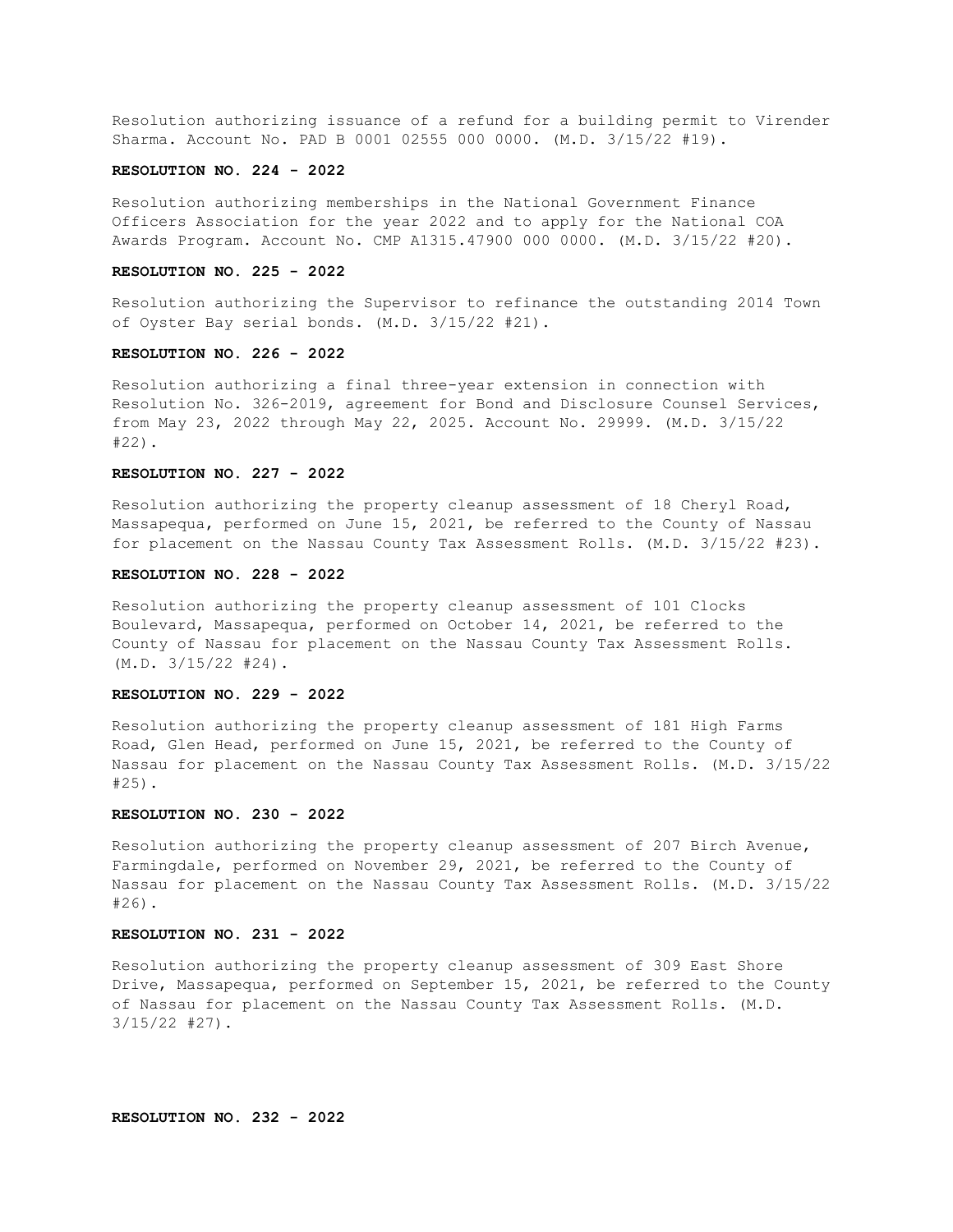Resolution authorizing acceptance and final payment for Contract No. H18-171- P5, Massapequa Flood Diversion and Control Project #5 Philadelphia Avenue & Atlantic Avenue, Massapequa Park. (M.D. 3/15/22 #29).

# **RESOLUTION NO. 233 - 2022**

Resolution authorizing award of Contract No. HVR21-219, requirements contract for Cleaning and Inspection of Storm Drainage Systems throughout the Town of Oyster Bay, for a two year term from the date of the award, with three oneyear extension options. (M.D. 3/15/22 #30).

# **RESOLUTION NO. 234 - 2022**

Resolution pertaining to Contract No. PWC07-22, On-Call Engineering Services Relative to Civil Engineering in connection with a new irrigation system at the Town of Oyster Bay Honorable Joseph Colby Golf Course and for use of a sub-consultant. Account No. PKS H 7197 20000 000 2102 001. (M.D. 3/15/22 #31).

#### **RESOLUTION NO. 235 - 2022**

Resolution authorizing Change Order No. 2, Quantity Increase/Decrease and Final Acceptance for Contract No. H19-196, Road Improvements to the Hicks Avenue Area in Syosset. (M.D. 3/15/22 #32).

## **RESOLUTION NO. 236 - 2022**

Resolution pertaining to the continuation of engineering services relative to Syosset Landfill Remediation under Contract No. DPW91-560A. Account No. HWY H 5197 20000 2103 008. (M.D. 3/15/22 #33).

# **RESOLUTION NO. 237 - 2022**

Resolution pertaining to Contract No. PWC07-22, On-Call Technical Assistance Relative to Civil Engineering in connection with review and analysis of the drainage system in the William Street Area, Glen Head. Account No. HWY H 5197 20000 000 1903 008. (M.D. 3/15/22 #34).

# **RESOLUTION NO. 238 - 2022**

Resolution authorizing award of construction Contract No. H21-220, Concrete Replacement at Various Locations throughout the Town of Oyster Bay. Account No. HWY H 5197 20000 2203 008. (M.D. 3/15/22 #35).

# **RESOLUTION NO. 239 - 2022**

Requesting Town Board authorization for an extension of time for Contract No. H18-171-P1, Massapequa Flood Diversion and Control Project #1, Outfalls 126 & 67 (Harbor Place/Cabot Road West) at no cost to the Town of Oyster Bay. (M.D. 3/15/22 #36).

# **RESOLUTION NO. 240 - 2022**

Resolution authorizing Change Order No. 1 Quantity Decrease 1 under Contract No. H18-171-P3, Massapequa Flood Diversion and Control Project #3, Brockmeyer/Clearwater/Iroquois (Outfalls 31, 114 & 129). Account No. IGA CD 8689 27000 556. (M.D. 3/15/22 #37).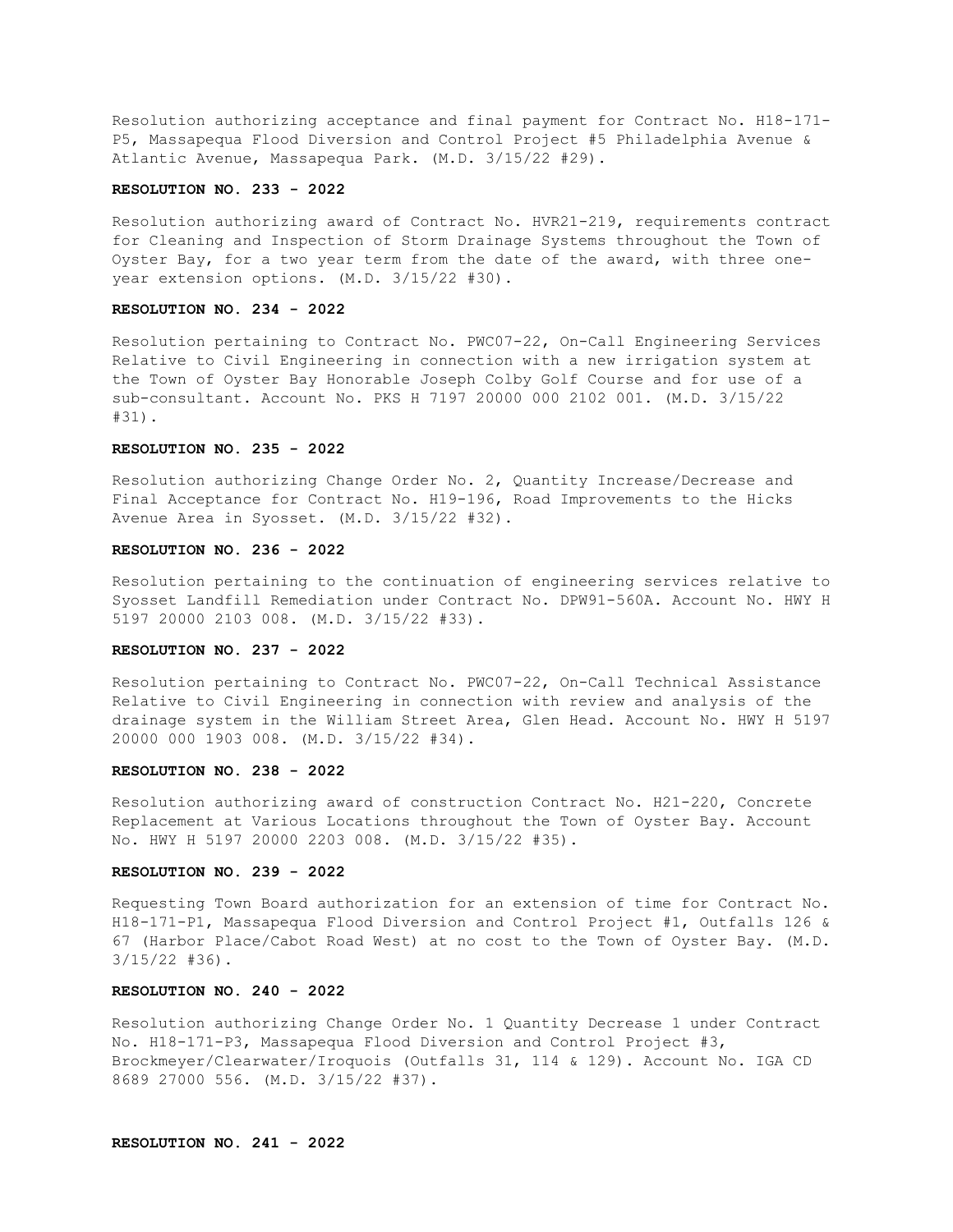Resolution pertaining to Contract PWC12-22, On-Call Engineering Services relative to environmental science in connection with technical assistance to the Department of Environmental Resources with various harbor management programs and for the use of a sub-consultant for the project. Account No. DER A 8090 44500 000 0000. (M.D. 3/15/22 #39).

## **RESOLUTION NO. 242 – 2022**

Resolution pertaining to Contract PWC12-22, On-Call Engineering Services relative to Environmental Science in connection with technical assistance to the Department of Environmental Resources with various shellfish management programs and for the use of a sub-consultant for the project. Account No. DER A 8090 44500 000 0000. (M.D. 3/15/22 #38).

# **RESOLUTION NO. 243 - 2022**

Resolution authorizing a fourth and final extension of Contract No. HFR18- 172, Fence Replacement Requirements Contract for the period April 10, 2022 through April 9, 2023. (M.D. 3/15/22 #40).

# **RESOLUTION NO. 244 - 2022**

Resolution authorizing a fourth and final extension of Contract No. HTR17- 163, Tree Removal Requirements Contract, for the period March 13, 2022 through March 12, 2023. (M.D. 3/15/22 #41).

## **RESOLUTION NO. 245 - 2022**

Resolution directing the Town Clerk to advertise a Notice of Hearing on the application of PSI Atlantic Massapequa NY, LLC Contract Vendee, Kasper Properties NY LLC, fee owner, for a Special Use Permit at premises located at 5660 Old Sunrise Highway, Massapequa, New York. Hearing date: April 12, 2022. (M.D. 3/15/22 #44).

### **RESOLUTION NO. 246 - 2022**

Resolution directing the Town Clerk to advertise a Notice of Hearing on the application of 71 W. Main LLC, fee owner, for a Special Use Permit at premises located at 71 West Main Street, Oyster Bay, New York. Hearing date: April 12, 2022. (M.D. 3/15/22 #45).

#### **RESOLUTION NO. 247 - 2022**

Resolution pertaining to settlement of a negligence claim; Claimant: S.A.F.E., LLC/Gaelle Charles, Claim No. 2021-8368. Account No. TWN AMS 43020 602 0000 000. (M.D. 3/15/22 #47).

### **RESOLUTION NO. 248 - 2022**

Resolution authorizing the property cleanup assessment of 15 Southwick Court N., Plainview, performed on September 29, 2021, be referred to the County of Nassau for placement on the Nassau County Tax Assessment Rolls. (M.D. 3/8/22 #20).

## **RESOLUTION NO. 249 – 2022**

Resolution designating the individuals required to file an Annual Financial Disclosure Form for the year ended December 31, 2021. (M.D. 3/15/22 #49).

# **RESOLUTION NO. 250 - 2022**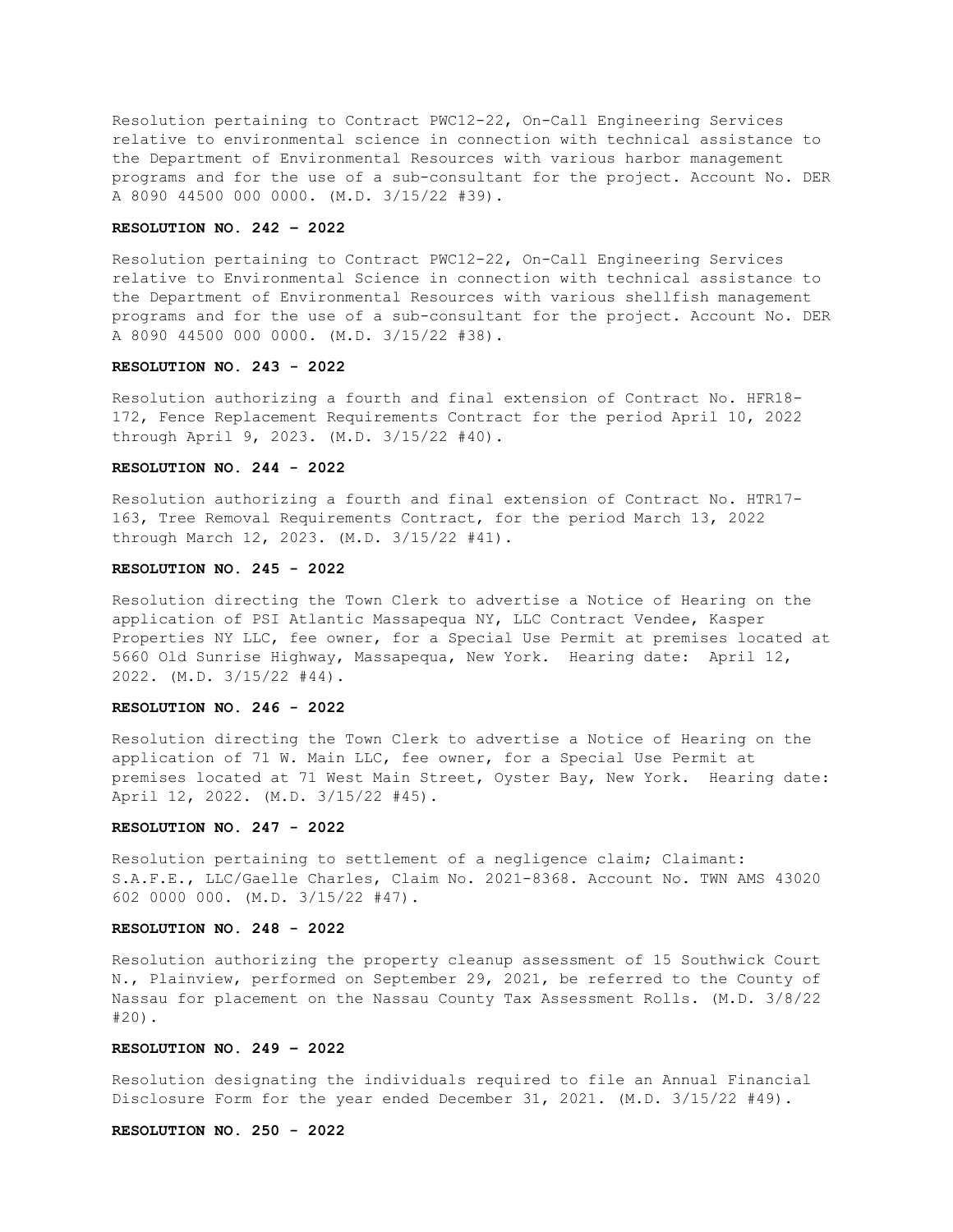Resolution authorizing an agreement providing services for the Microsoft AX Dynamics upgrade and implementation of additional modules to the Town for the period April 15, 2022 through April 14, 2023 with an option of three one-year extensions and for the Supervisor, or his designee, to execute said agreement. Account Nos. CMP A 1680 46410 000 000 & CMP H 199726000 000 2207 001. (M.D. 3/15/22 #43 & 3/22/22 #22).

# **RESOLUTION NO. 251 - 2022**

Resolution authorizing a contract for Food Concession Services at Harry Tappen Beach for a two year period beginning January 1, 2022 through December 31, 2023 with three one-year extension options and for the Supervisor, or his designee, to execute said contract.  $(M.D. 3/15/22 #5 & 3/22/22 #6)$ .

# **RESOLUTION NO. 252 - 2022**

Resolution authorizing a licensing agreement with the North Shore Community Youth Organization, Inc. to allow the organization to utilize a portion of the Glen Head Community Center for the period April 1, 2022 through March 31, 2023 with an option for four additional one-year renewals, and for the Supervisor, or his designee, to execute said agreement. (M.D. 3/15/22 #48 &  $3/22/22$  #4).